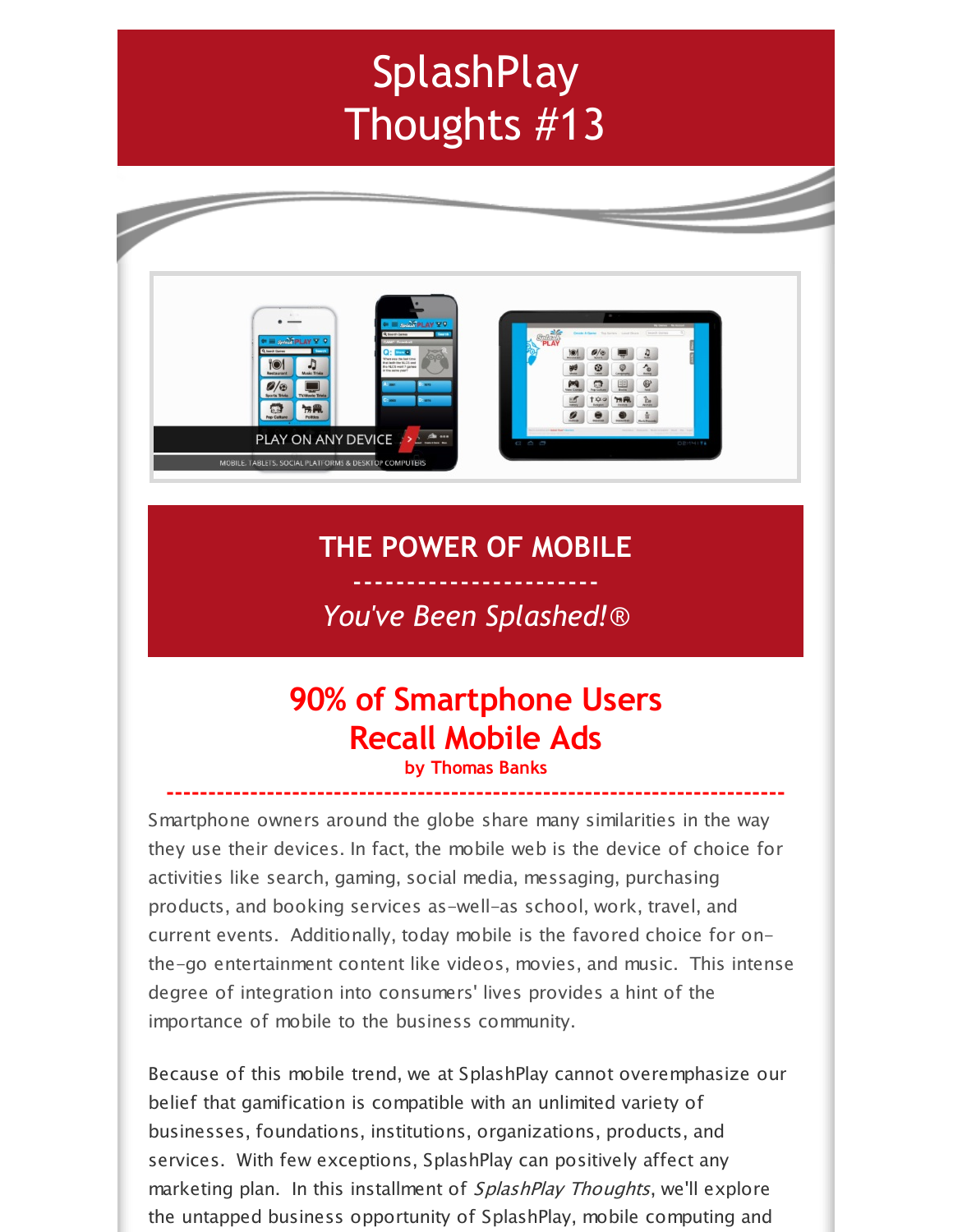new-age advertising.

#### The Power of Mobile

Smartphones are not only popular and useful devices, according to IAB, Smartphones are an effective marketing medium. In their study, IAB found that Smartphone owners "Use their phones!" In fact, according to IAB, two-thirds of Smartphone owners use their device every 30 minutes, while  $22\%$  use their phones every five minutes. On average, Smartphone users spend more than 20 million hours a day on their phones. Even more impressive is the fact that 90% of Smartphone users surf the internet with their mobile devices. Clearly, people and their Smartphones are inextricably connected.

From a marketer's perspective, targeting Smartphone users is key to every organization's marketing strategy, and made imperative by the fact that according to IAB's survey, 90% of Smartphone users recall seeing mobile ads days after the ad was originally seen, and 50% report that have acted after seeing a mobile ad. Any organization, large or small, profit or nonprofit that doesn't have a mobile strategy to position their message will be left on the sidelines. Enter SplashPlay!

#### SplashPlay Insight

IAB's study of Smartphone usage confirms the power of mobile media to reach audiences that are inclined to rely on their wireless devices for news, information, and entertainment more so than any other media, electronic or otherwise. In turn, the power of mobile advertising is that it evokes responses. In fact, the most common responses to seeing ads on mobile devices is remembering the brand, interacting with the ad, sharing the message on social media, and visiting the brand's website. According to CNET, these various consumer engagements with mobile-based advertising messages proves the shift to mobile over the past five years. According to a 2012 survey conducted by advertising firm Azullo, it was determined that only 21% of Smartphone respondents could recall any ads they had seen in the past six months. Today, mobile users report a substantially higher advertising recall rate.

I believe "Ad Recall" has improved because users have integrated their smart devices into their daily lives. Also, marketers recognizing the power of this new channel are committed to delivering better "Positioned" advertising experiences paired with high quality and entertaining content within the mobile ecosystem. Experiences like SplashPlay enables SplashPlay Game Sponsors to position their brands, products, services, and messages alongside SplashPlay games.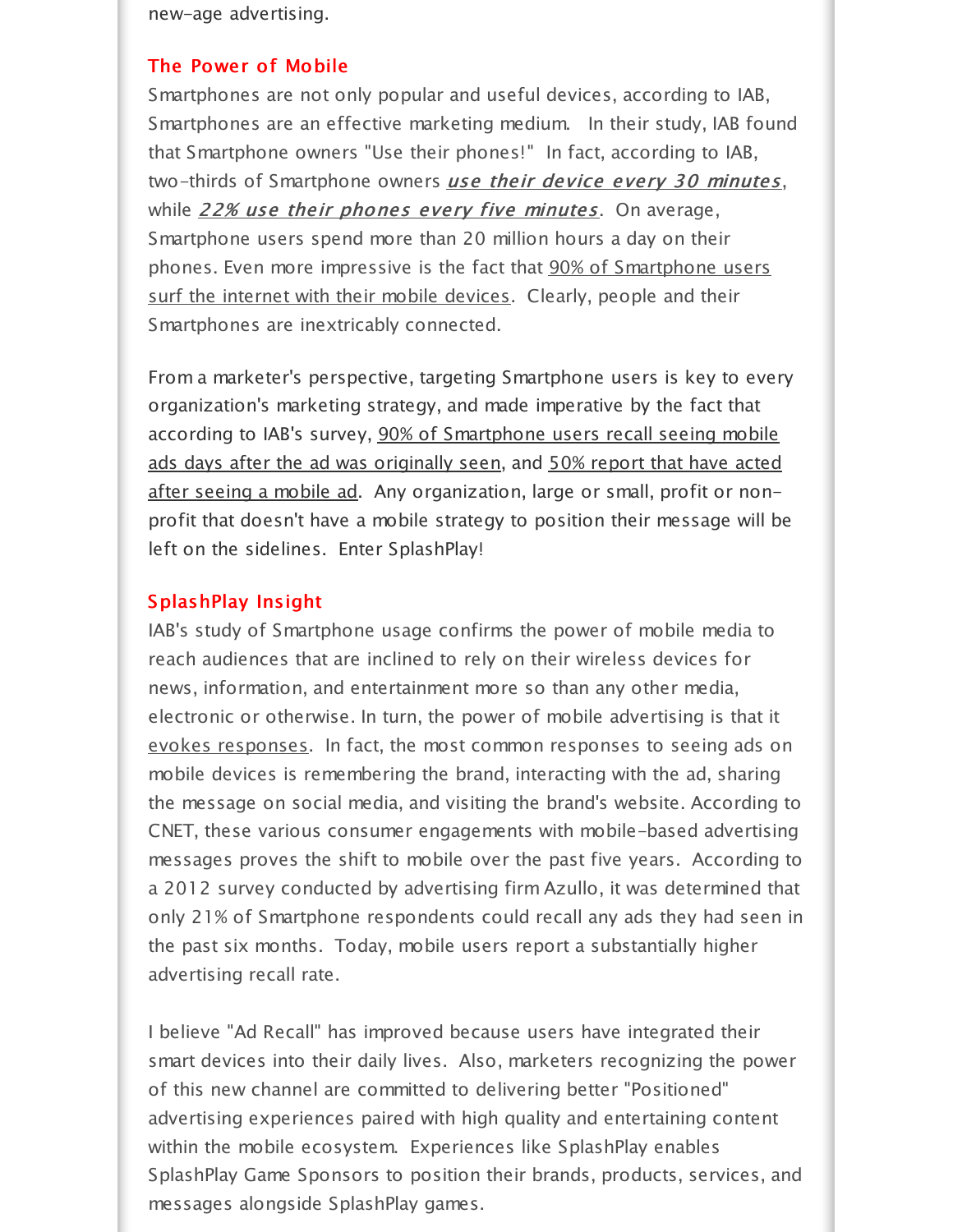Additionally, as technology infrastructure improves, Smartphone users are seeing higher speeds for ads, better and more robust creative quality, and richness of the advertiser's message. As such, Smartphones are playing a pivotal role in the New Era of Advertising where Positioning is the New Normal.

#### The New Marketing Paradigm

Today, advertising has entered a new era. An era where creativity is far less important to a product's success than its perception, or "Position" in the consumer's mind.

The fun and games of the 60s, "The Golden Age of Advertising" as depicted in the hit TV show MadMen, have given way to the reality of a new age. Today's marketplace no longer responds to the kind of advertising that worked in the past because there are just too many products, too many companies, and too many messages. Simply put, there is just too much marketing noise.

To be successful in this new age of over communication, companies must create a "position" for their product that slips comfortably into the consumer's mind. A position that takes into consideration not only the product's strengths, features, and benefits, but also of the competition - Basically, "Positioning" their product against the competition. It is SplashPlay's ability to position a product or service in a manner that becomes part of the consumer's universe. A universe centered on gaming, relaxation, entertainment, and luxuriating. Such is the power of Gamification.

#### Position...Position...Position

The great admen of yesterday such as Doyle, Dane, Bernbach, and Ogilvy, all long-gone, would be rolling in their graves if they saw what constitutes a successful advertising campaign today. Gone is the checklist of features and benefits replaced by the consumer's perception of the product's position in his or her personal universe.

You may be asking yourself, "What the heck is positioning?" and "How does SplashPlay play a role?" Let's dive in and peek. Once upon a time, an adman for a beer company would squirrel away in a room and look closely and intently at the product then craft a message. As the advertising guru peered deeply into the product in question, he found phrases such as "cold-brewed," "just <sup>a</sup> kiss of hops," and "land of sky-blue waters"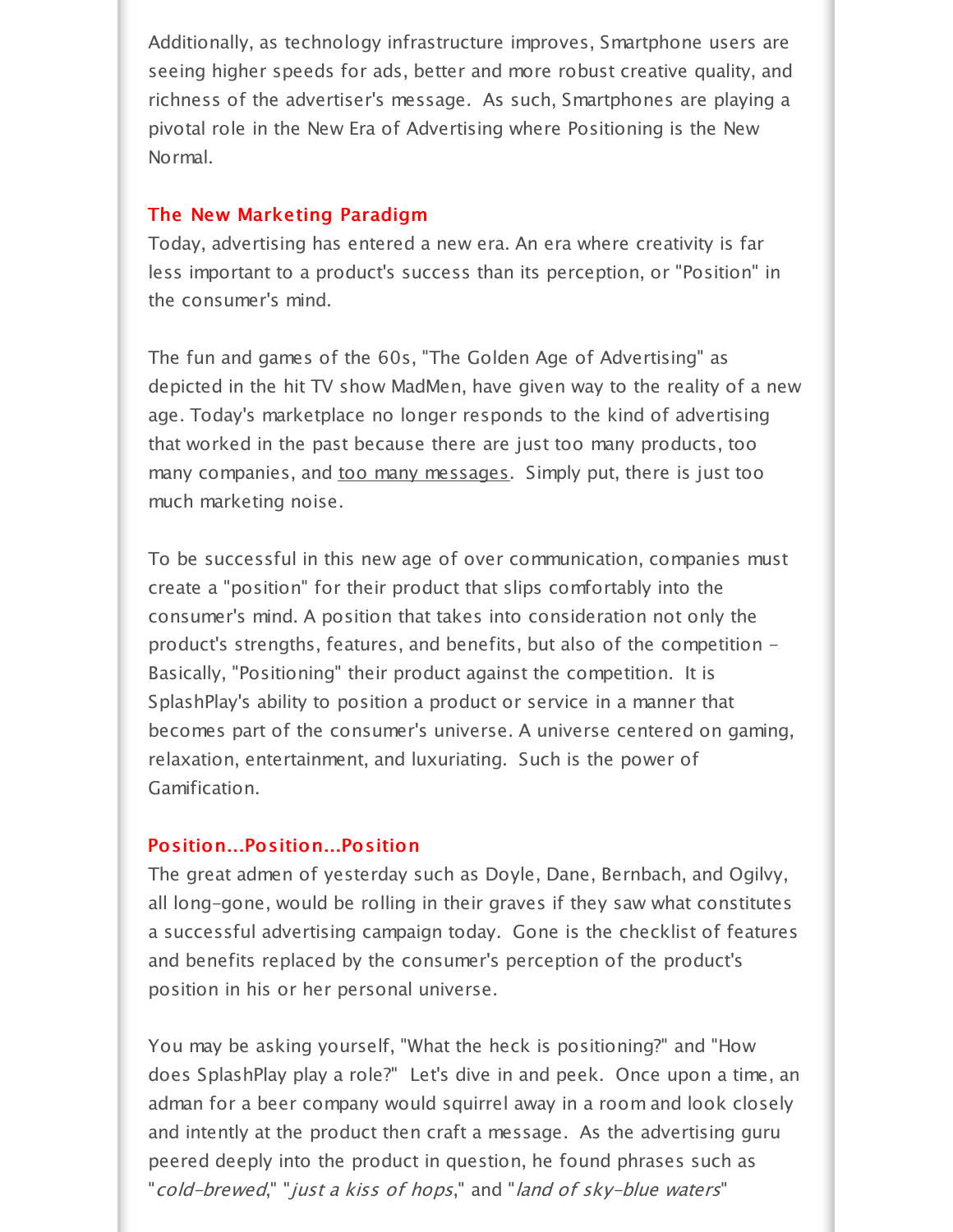(Anyone remembering these slogans are as old as me.) Basically, these messages immortalized the product's features in the consumer's mind. In this new age of positioning, however, a beer advertiser takes a very different tack. Rather than features and benefits, the copy for a beer ad positions the product **against** the competition. Today, rather than using a slogan in a beer advertisement that spotlights a feature such as "*just a kiss* of hops," today's beer is positioned as "the first American-made premium beer" throwing down the gauntlet before the consumer.

As the new era of positioning unfolded, effective beer advertising took a different tack. For example, "First class is Michelob" positioned Michelob as the first American-made premium beer while Schafer's "The one beer to have when you're having more than one" positioned its brand for the heavy beer drinker. Rest assured, positioning isn't limited to beer, Seven-Up's "Un-Cola" campaign positioned itself against Coke and Pepsi while Sports Illustrated's "Third Newsweekly" positioned itself against Time and Newsweek. Positioning assures that a brand's product, good or bad, will become part of the discussion and let the consumer make the decision.

In all, today's successful positioning campaigns have many things in common. For example, they don't emphasize product features, customer benefits, or the company's image. What they do, however, is ensure their product is "in the running" with all the products consumers consider purchasing. Basically, products are positioned to be "top-of-mind" of the consumer. It is SplashPlay's unique ability to position a product or service with gaming that creates a new level of product awareness directed toward today's mobile consumer.

#### It's About Positioning

Like any "new concept," positioning isn't new. At least not in the literal sense. What is new is the broader meaning now being given the word. In the early days of positioning, packaged-goods-company's spoke in terms of "product positioning" which meant the product's form, package size, price, and physical location on a shelf in comparison to the competition. Companies like Procter & Gamble illustrated their positioning strategy against competing brands by declaring that Tide made clothes "white," while Cheer made them "whiter than white," and Bold made them "bright."

The big breakthrough in positioning, however, occurred when people started thinking of positioning not as something the client did before the advertising was created, but rather the actual purpose of the advertising.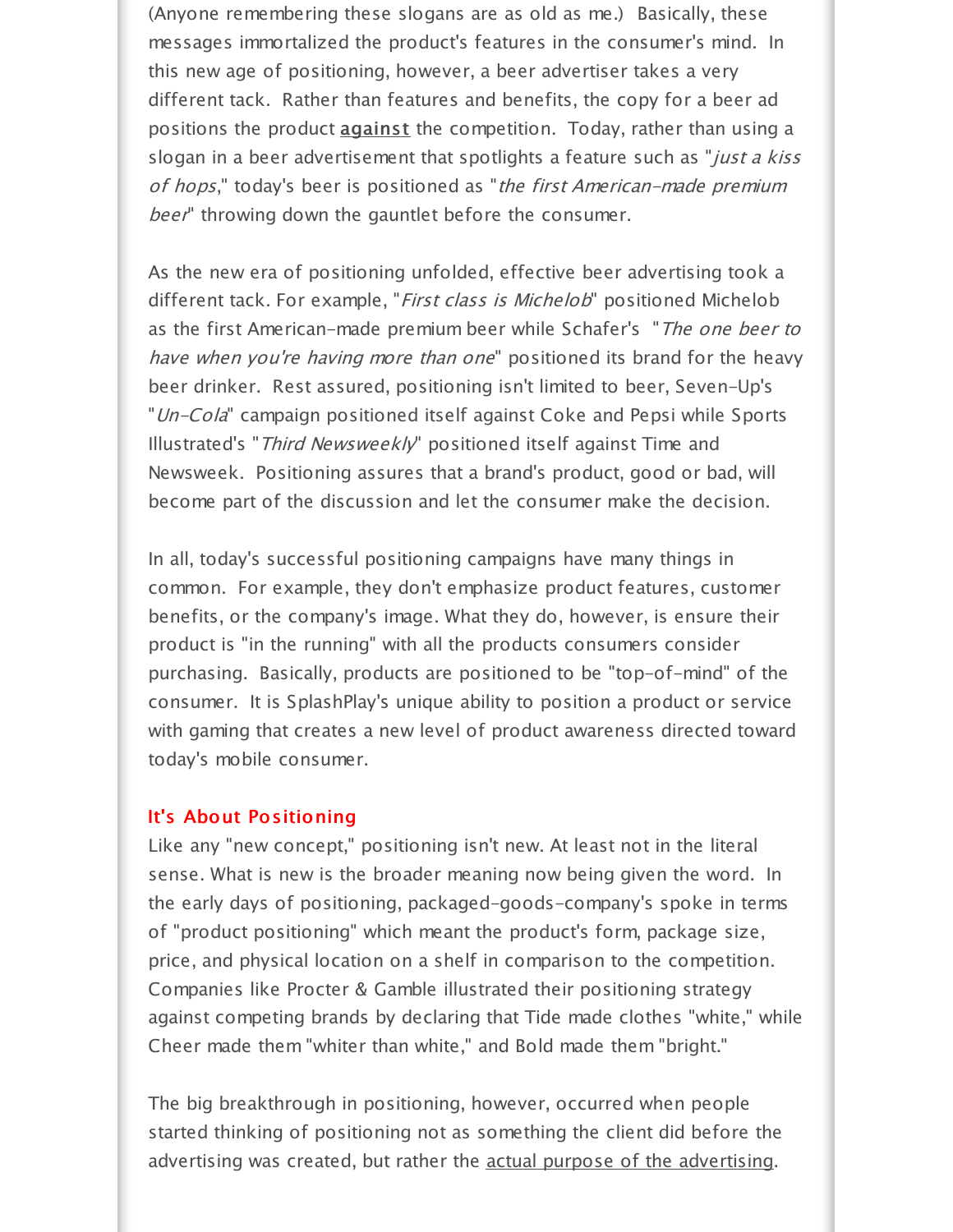In a previous era, positioning was used in a narrow sense to mean what the advertiser did to his product - such as shelf space. Today, positioning is used in a broader sense to mean what the advertising does for the product in the consumer's mind. In other words, today, a successful marketer uses advertising to position his product, not to communicate its advantages or features. By injecting an advertiser's product or service into the consumer's leisure time, an opportunity to develop and percolate awareness in the consumer's mind organically in contrast to force feeding messages through 30-second radio or television information-firehoses.

#### SplashPlay...Positioning Engine

For America's small businesses, charities, schools, and associations, financing an effective positioning campaign is challenging and expensive. Unfortunately, positioning a product or service in front of consumers requires a very large and expensive net creating an economic "barrier to entry." This invisible, yet very real "barrier to entry" into the marketing arena is insurmountable for 99% of America's thirty-million small businesses. For small businesses or charities, the thought of funding a \$50,000 monthly advertising campaign is frightening, unimaginable, and out of reach. What they need is a different approach. An approach that is affordable, effective, and enlists the power of social media in positioning their brand, product, or message. The good news is, just such a vehicle is readily available - SplashPlay.

Our mission is to empower SplashPlay's Game Sponsors to use their personalized game platform to reach an audience beyond their immediate grasp by encouraging their sphere of followers and supporters to push games into social media. In doing so, the heretofore insurmountable "barrier to entry" is pushed aside and the power of social media fuels the Game Sponsor's gamified marketing initiative.

Just how powerful is SplashPlay's strategy? First, it is inconceivable to imagine that a local small business, school, charity, museum, whatever cannot call upon their fans, supporters, and customers to support their marketing mission. By simply asking them to play their game and share it in social media advances the Game Sponsor's message to an immense audience. And doing so at no cost to the Game Sponsor.

Just how big is this audience? To answer this question, look at the following table where the Game Sponsor has a customer base (Reach Size) of 1,500 people. If we assume 50% (Line C) of these people play the Game Sponsor's Game and only 25% (Line D) of the players share the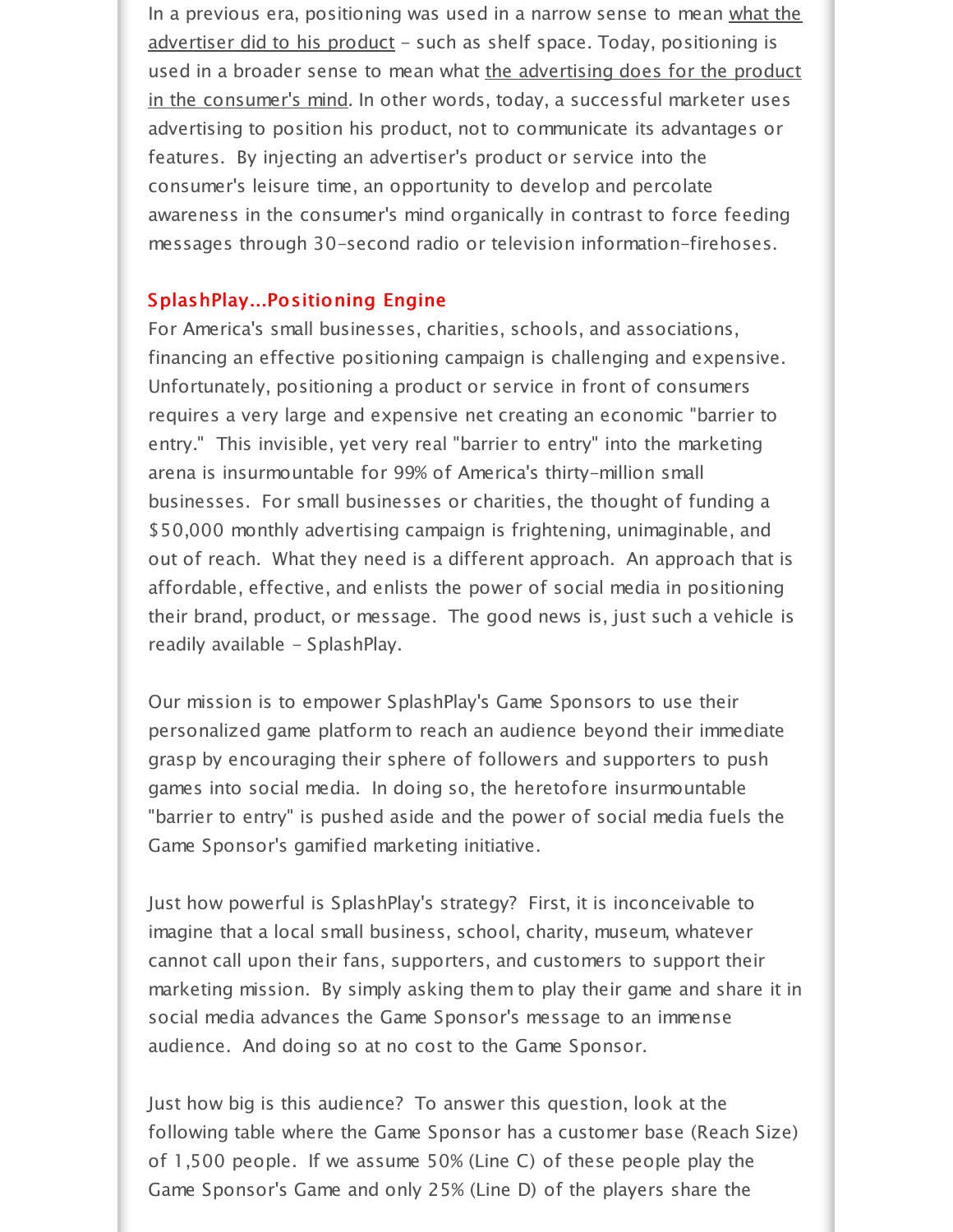Game Sponsor's game in Social Media the benefit to the Game Sponsor is immense. In fact, if we do the calculations in Line E, Line F and Line G, we see that the Game Sponsor positions his or her brand or message in front of 51,700 potential customers or supporters. Considering this strategy is based on a \$70 per month marketing commitment, the cost to reach 51,700 people is only 7,000 pennies, or \$0.0013 (13/10000's of a penny) each. Don't believe me, do your own calculations in the space provided and plug in whatever numbers you please. The bottom line is SplashPlay puts the power of social media and position marketing directly in the hands of our Game Sponsors. The responsibility is yours to make this message heard, understood, and embraced.

#### Good luck and remember...The Game is Afoot!!

|   |                                               | Example | <b>Your Numbers</b> |
|---|-----------------------------------------------|---------|---------------------|
| A | Reach Size (Supporter or Customer Base):      | 1,500   |                     |
| B | Average Social Media Reach per Person:        | 275     |                     |
| C | Players - % of Reach that will play games:    | 50%     |                     |
| D | % of Players that will Share in Social Media: | 25%     |                     |
| E | Total Players (A x C):                        | 750     |                     |
| F | Number of People Sharing Games (E x D):       | 188     |                     |
| G | Total Social Media Reach (F x B):             | 51,700  |                     |

#### Game Sponsor Consumer Reach

**\*\*\*\*\*\*\*\***



**SplashPlay, Inc.** 31915 Rancho California Road, Suite 200-237 Temecula, CA 92591 [www.SplashPlaygamify.com](http://r20.rs6.net/tn.jsp?f=001vjGqmZvlOJVgb1aMWc4bBLFyb3I0ZCLloalJIUpudxs53cGoVt0cUDPBeaAD_axKEXin-x_wvoWDV-NLvWD7wk9lXFTsRZDydbZP3JVDaOreoywGDBk0iNfdO8BEYPokXUPugcukQtb3bq0ahNpmK4PfV35dGbF6gMs653QnAIs=&c=&ch=) (877) 286-9003